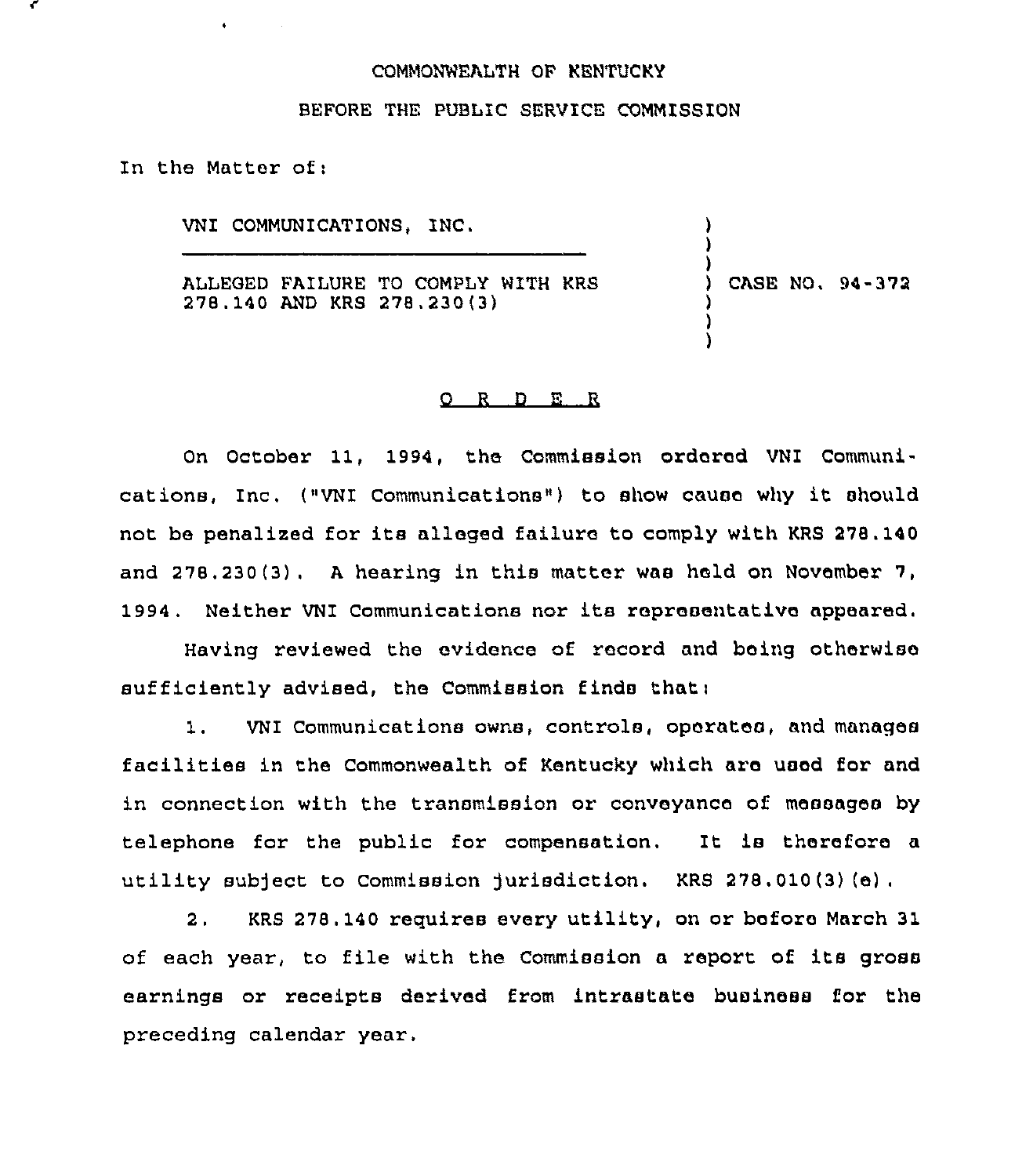3. KRS 278, 230 (3) directs every utility to file with the Commission any report or other information that tha Commission reasonably requires,

 $\mathcal{L}^{\text{max}}$  and  $\mathcal{L}^{\text{max}}$ 

4. Commission Regulation 807 KAR 5:006, Section 3(1), requires every utility to file with the Commission on or before March 31 of each year a financial and statistical report of its utility operations for the preceding calendar year on forms furnished by the Commission,

5. On or about January 2, 1993, the Commission mailed to VNI Communications two copies of its standard forms for report of gross earnings derived from intrastate business and for the annual financial and statistical report with a letter of instruction to complete the forms for its 1993 calendar yonr opoxntionn.

6, VNI Communications did not file thoso xaports for ito 1993 calendar year operations nor did it roquest an extension of time in which to make such filing.

7. On April 11, 1994, the Commission mailed a letter to VNI Communications which advised it that the roquirod reports wore pant due.

8. Commission Staff subsequently contacted VNI Communications officials by telephone and ndvisod that tho required reports were past due.

9. As of the date of this Order, VNI Communications has not filed a report of gross earnings derived from intrastate business nor an annual financial and statistical report for ito 1993 calendar year operations.

 $-2-$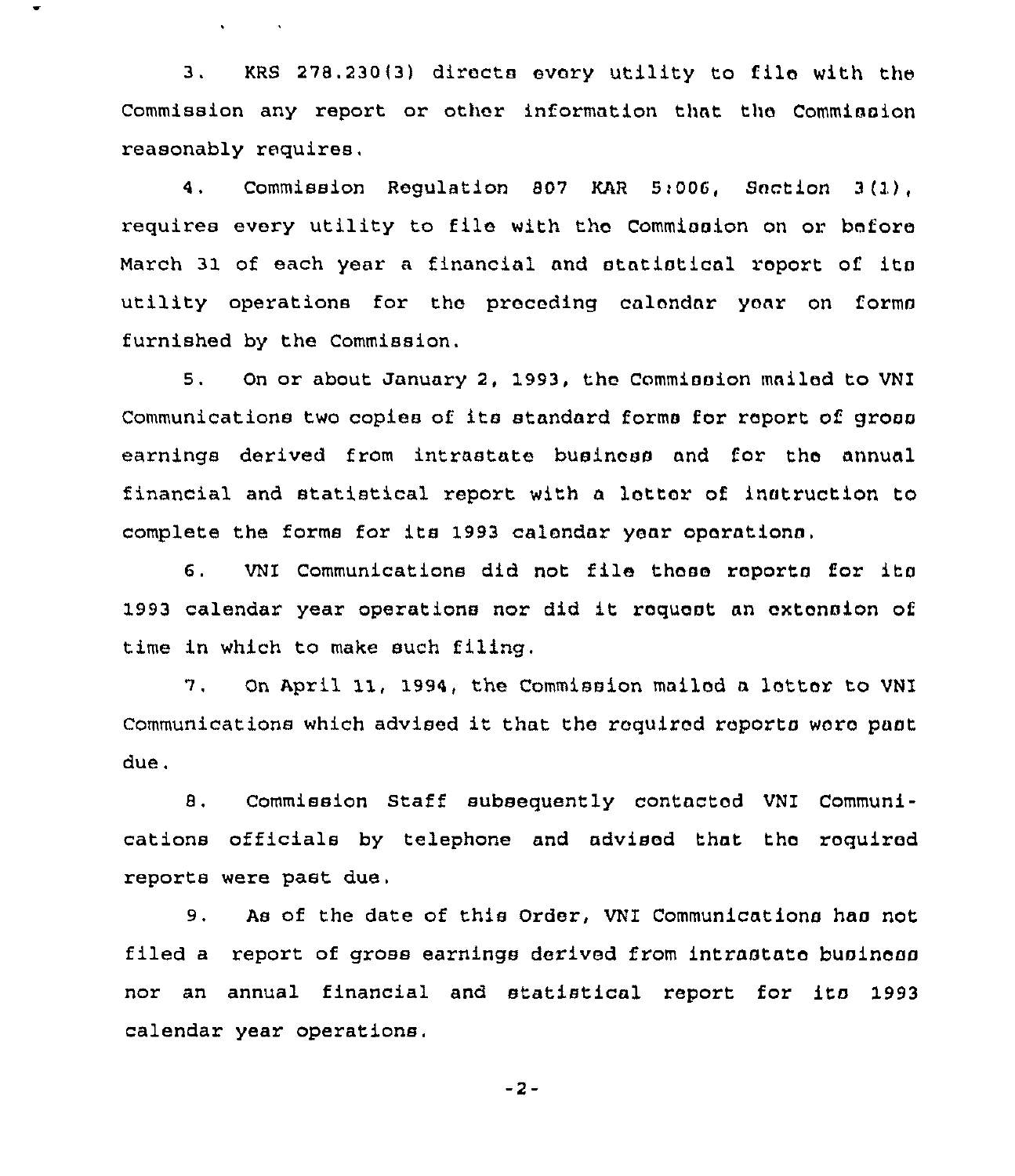10, On October 12, 1994, VNI Communications was served with a copy of the Commission's Order of October 11, 1994 by certified mail.

11. Where the act which <sup>a</sup> utility is required to do is merely clerical in nature, willfulness or deliberate intent can be inferred from the fact of noncompliance. See Re Dyke Water Companv, 55 PUR3d 342 (Cal. P.U,C. 1964) .

12, VNI Communications has willfully failed to submit reports required by KRS 278.140.

13, VNI Communications has willfully failed to submit reports required by Commission Regulation 807 KAR 5:006, Section <sup>3</sup> (1),

14. VNI Communications has willfully failed to comply with KRS 278,230(3) .

15. VNI Communications should be assessed a penalty of 8250 for its willful failure to comply with KRS 278.140 and KRS 278,230 (3) .

IT IS THEREFORE ORDERED that:

 $\mathbf{v} = \mathbf{v} \times \mathbf{v}$  .  $\mathbf{v} = \mathbf{v}$ 

1. VNI Communications is assessed <sup>a</sup> penalty of <sup>8250</sup> for its willful violation of KRS 278.140 and 278.230(3) .

2. VNI Communications shall pay the assessed penalty within 20 days of the date of this Order. Payment shall be made by certified check or money order made payable to "Treasurer, Commonwealth of Kentucky" and shall be mailed or delivered to the Office of General Counsel, Public Service Commission of Kentucky, 730 Schenkel Lane, P. O. Box 615, Frankfort, Kentucky 40602.

-3-